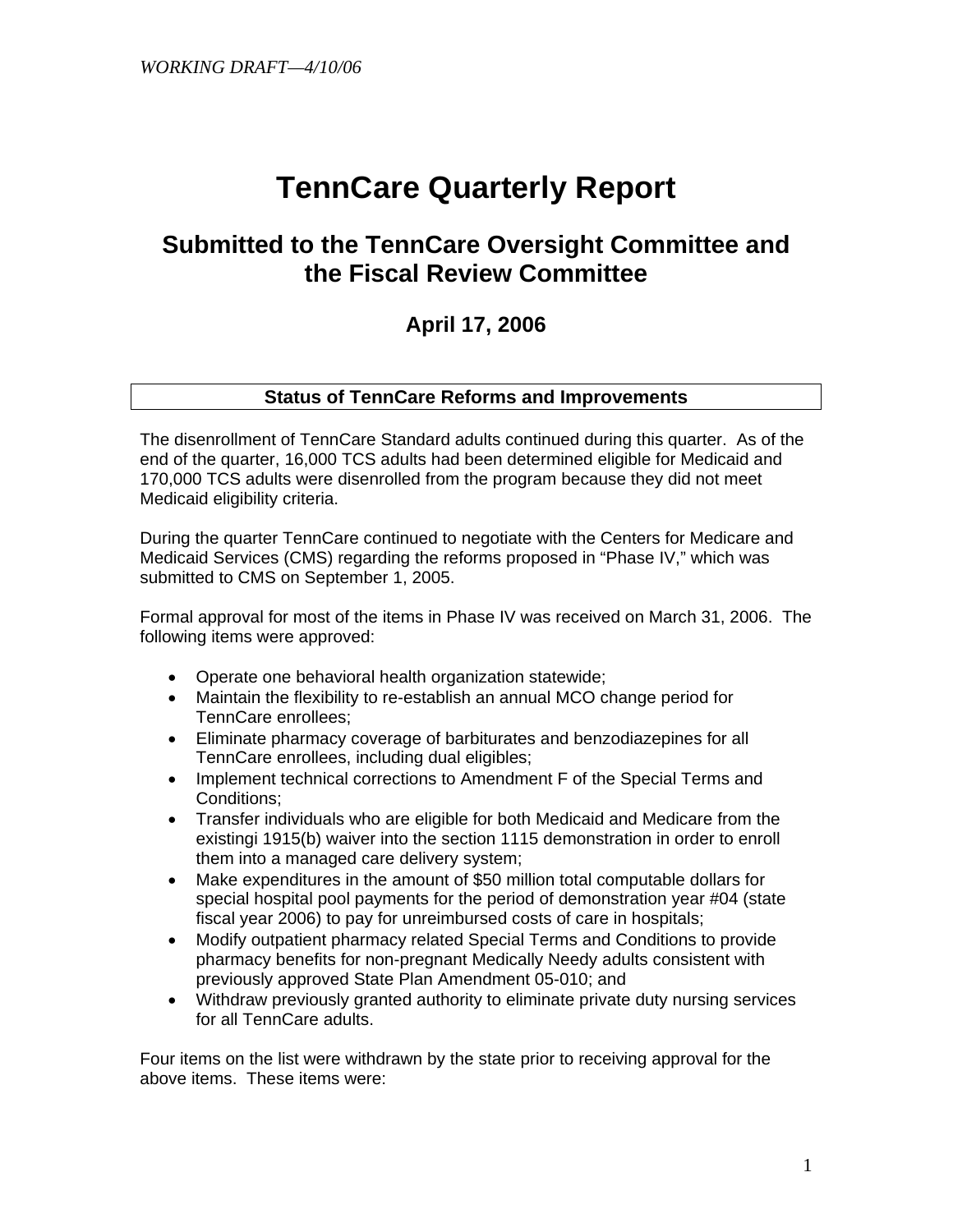- Implement non-pharmacy benefit limits for adults;
- Reduce coverage limits for out-of-state services rendered to both TennCare Medicaid and TennCare Standard populations;
- Contract with one MCO in certain non-rural areas of the State of Tennessee; and
- Cover non-institutional services for residents of Institutions for Mental Disease (IMDs).

CMS took no action on the state's request to disqualify for up to one year enrollees convicted of fraud against the TennCare program or the illegal sale of prescription drugs under state law.

Another waiver amendment request was sent to CMS on January 11, 2006. This request outlined a plan for re-opening the Medically Needy program to a certain number of non-pregnant adults. (The program had been closed for this population on April 29, 2005. The pregnant women and children's categories have remained open.) One important "lever" for controlling program growth was to be the imposition of an enrollment cap. In order to do this, the state requested to move the non-pregnant adult Medically Needy categories to the demonstration population. As of the end of the quarter, CMS had not acted on the request.

#### **Essential Access Hospital Payments**

 The TennCare Bureau continued to make essential access hospital payments during this period. Essential access hospital payments are payments from a pool of \$100 million (\$35,292,500 in state dollars) appropriated by the General Assembly.

The methodology for distributing these funds specifically considers each hospital's relative contribution to providing services to TennCare members, while also acknowledging differences in payer mix and hospitals' relative ability to make up TennCare losses. Data from the Hospital Joint Annual Report is used to determine hospitals' eligibility for these payments. Eligibility is determined each quarter based on each hospital's participation in TennCare. In order to receive a payment for the quarter, a hospital must be a contracted provider with TennCare Select and at least one other managed care organization, and it must have contracted with TennCare Select for the entire quarter that the payment represents. Excluded from the essential access hospital payments are critical access hospitals, which receive cost-based reimbursement from the TennCare program and therefore do not have unreimbursed TennCare costs, and the five state mental health institutes.

Essential access hospital payments for State Fiscal Year 06 are shown in the following table.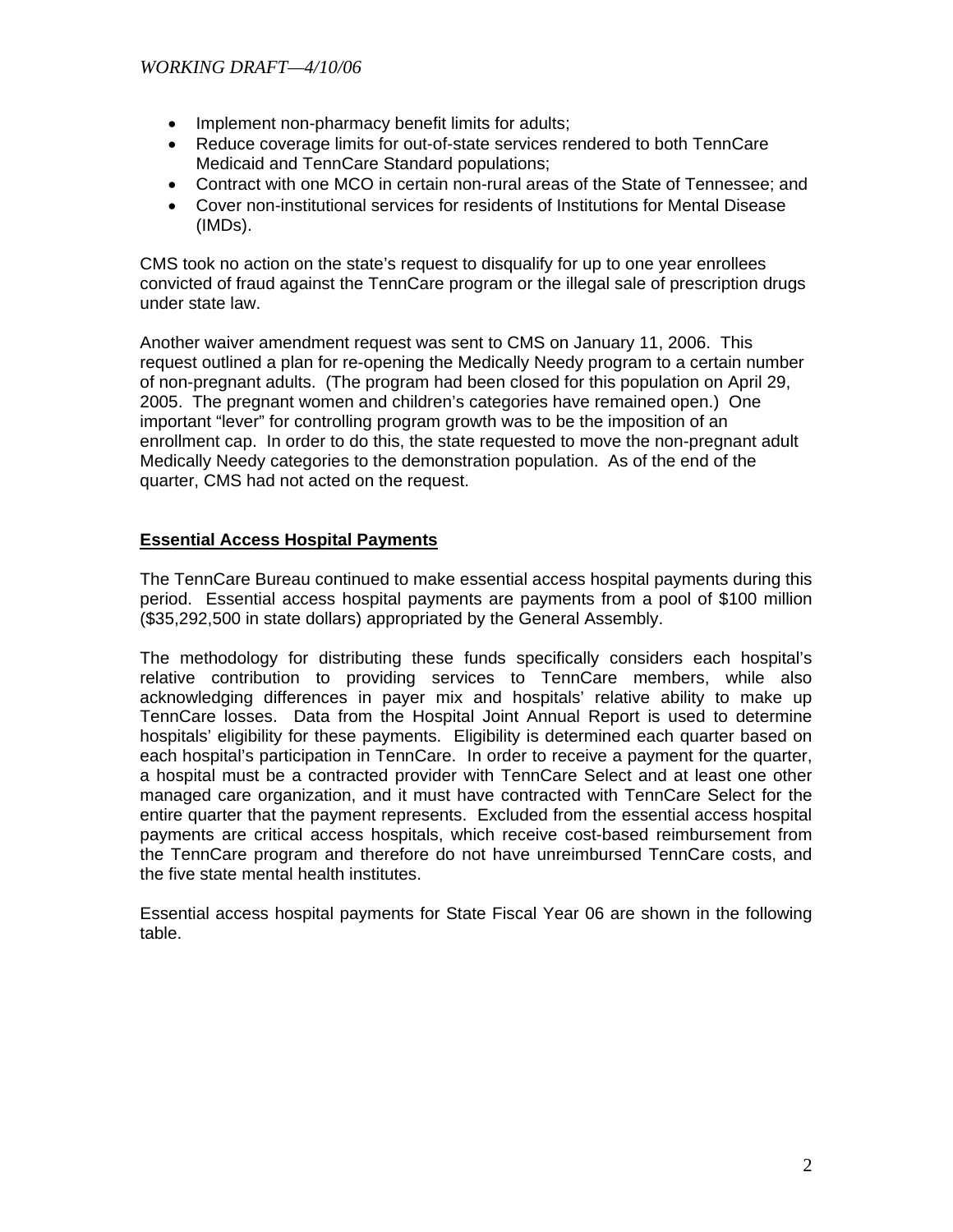$\mathcal{L}^{\text{max}}$ 

| FY 2006 Essential Access Hospital Payments |
|--------------------------------------------|
| (July 2005 – December 2005)                |

| <b>Hospital Name</b>                     | County                   | FY 2006 PAYOUT<br>(7/1/05 to 12/31/05) |
|------------------------------------------|--------------------------|----------------------------------------|
| <b>SAFETY NET HOSPITALS</b>              |                          |                                        |
| <b>Erlanger Medical Center</b>           | <b>Hamilton County</b>   | \$3,088,624                            |
| Johnson City Medical Center              | <b>Washington County</b> | \$1,406,651                            |
| Metro Nashville General Hospital         | Davidson County          | \$2,021,409                            |
| Regional Medical Center at Memphis       | Shelby County            | \$9,720,212                            |
| University of Tennessee Medical Center   | <b>Knox County</b>       | \$3,316,038                            |
| Vanderbilt University Hospital           | Davidson County          | \$5,447,067                            |
| <b>CHILDREN'S HOSPITALS</b>              |                          |                                        |
| East Tennessee Children's Hospital       | Knox County              | \$818,742                              |
| Meth. Hithcare-LeBonheur Child. Med. Ctr | <b>Shelby County</b>     | \$1,681,258                            |
| <b>PSYCHIATRIC HOSPITALS</b>             |                          |                                        |
| Community Behavioral Health, LLC         | Shelby County            | \$165,523                              |
| Indian Path Pavilion                     | <b>Sullivan County</b>   | \$86,234                               |
| Pathways of Tennessee, Inc.              | <b>Madison County</b>    | \$192,946                              |
| Peninsula Hospital                       | <b>Blount County</b>     | \$264,934                              |
| Ridgeview Psych. Hosp. & Ctr., Inc.      | <b>Anderson County</b>   | \$102,453                              |
| Woodridge Psychiatric Hospital           | <b>Washington County</b> | \$187,910                              |
| OTHER ACUTE CARE HOSPITALS               |                          |                                        |
| Athens Regional Medical Center           | <b>McMinn County</b>     | \$114,111                              |
| <b>Baptist Dekalb Hospital</b>           | Dekalb County            | \$52,898                               |
| <b>Baptist Hospital of Cocke County</b>  | Cocke County             | \$236,147                              |
| Baptist Memorial Hospital Huntingdon     | <b>Carroll County</b>    | \$65,996                               |
| Baptist Memorial Hospital Lauderdale     | Lauderdale County        | \$37,727                               |
| <b>Baptist Memorial Hospital Tipton</b>  | <b>Tipton County</b>     | \$188,985                              |
| Baptist Memorial Hospital Union City     | <b>Obion County</b>      | \$214,296                              |
| <b>Bedford County Medical Center</b>     | <b>Bedford County</b>    | \$160,681                              |
| <b>Blount Memorial Hospital</b>          | <b>Blount County</b>     | \$264,989                              |
| <b>Bolivar General Hospital</b>          | <b>Hardeman County</b>   | \$48,738                               |
| <b>Bradley Memorial Hospital</b>         | <b>Bradley County</b>    | \$186,249                              |
| <b>Camden General Hospital</b>           | <b>Benton County</b>     | \$124,591                              |
| Centennial Medical Center                | Davidson County          | \$690,868                              |
| <b>Claiborne County Hospital</b>         | Claiborne County         | \$235,820                              |
| <b>Cleveland Community Hospital</b>      | <b>Bradley County</b>    | \$271,870                              |
| Cookeville Regional Medical Center       | Putnam County            | \$248,409                              |
| Copper Basin Medical Center              | Polk County              | \$26,664                               |
| Crockett Hospital                        | Lawrence County          | \$116,950                              |
| <b>Cumberland Medical Center</b>         | <b>Cumberland County</b> | \$264,490                              |
| <b>Cumberland River Hospital</b>         | Clay County              | \$27,437                               |
| Decatur County General Hospital          | Decatur County           | \$48,411                               |
| Delta Medical Center                     | <b>Shelby County</b>     | \$274,869                              |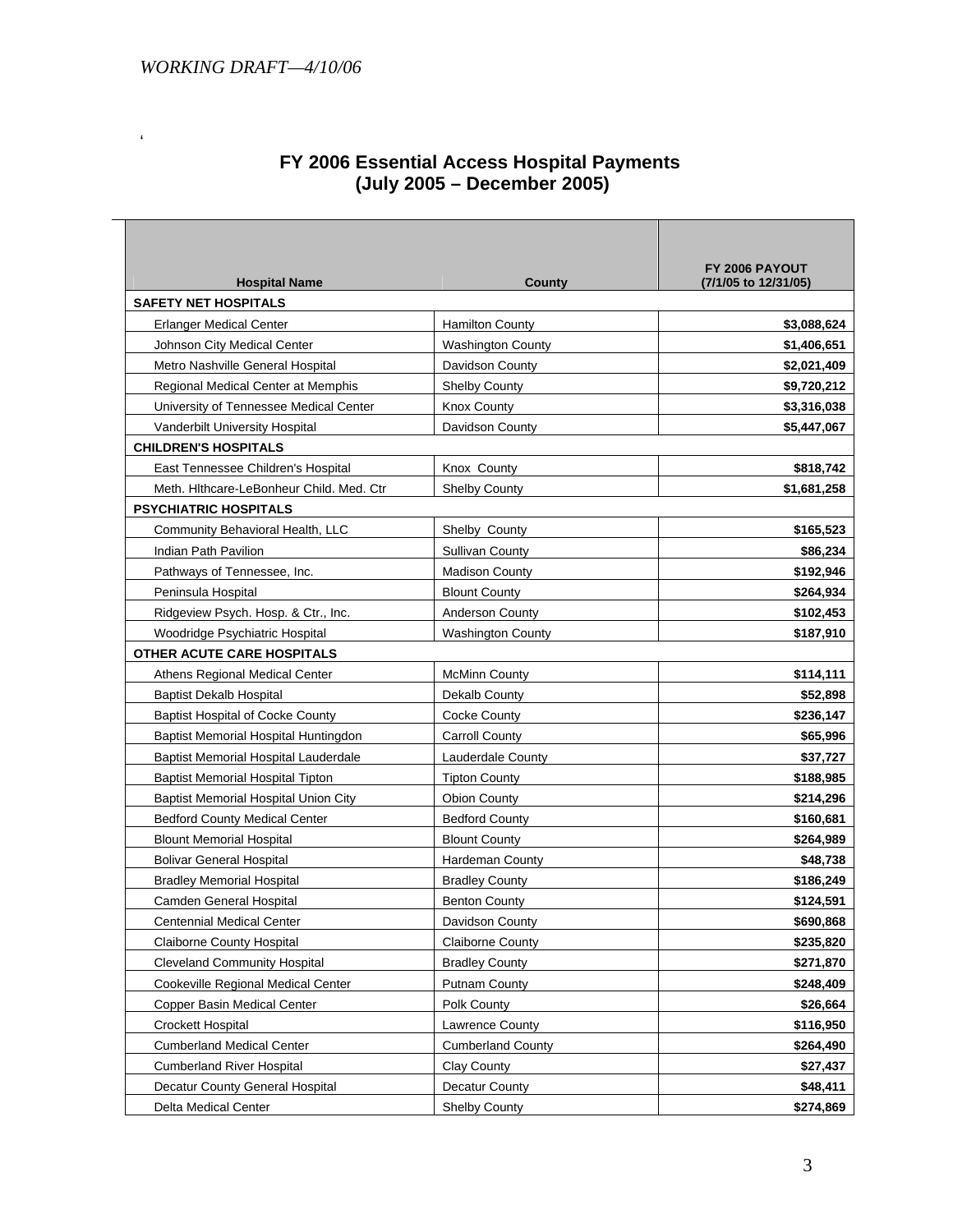| <b>Dyer County</b><br>Dyersburg Regional Medical Center          | \$153,316 |
|------------------------------------------------------------------|-----------|
|                                                                  |           |
| <b>Hamilton County</b><br>East Ridge Hospital                    | \$318,133 |
| Emerald Hodgson Hospital<br><b>Franklin County</b>               | \$42,135  |
| Fort Sanders Loudon Medical Center<br>Loudon County              | \$95,689  |
| <b>Fort Sanders Parkwest Medical Center</b><br>Knox County       | \$205,836 |
| Fort Sanders Regional Medical Center<br><b>Knox County</b>       | \$532,873 |
| Fort Sanders Sevier Medical Center<br>Sevier County              | \$325,084 |
| Gateway Medical Center<br><b>Montgomery County</b>               | \$282,699 |
| Gibson General Hospital<br>Gibson County                         | \$48,138  |
| <b>Grandview Medical Center</b><br><b>Marion County</b>          | \$117,974 |
| Hardin County General Hospital<br><b>Hardin County</b>           | \$186,331 |
| Harton Regional Medical Center<br>Coffee County                  | \$218,318 |
| Haywood Park Community Hospital<br><b>Haywood County</b>         | \$84,101  |
| Henderson County Community Hospital<br><b>Henderson County</b>   | \$51,784  |
| <b>Hendersonville Medical Center</b><br><b>Sumner County</b>     | \$118,438 |
| Henry County Medical Center<br><b>Henry County</b>               | \$194,471 |
| Hillside Hospital<br><b>Giles County</b>                         | \$97,227  |
| <b>Horizon Medical Center</b><br>Dickson County                  | \$143,881 |
| Humboldt General Hospital<br><b>Gibson County</b>                | \$112,215 |
| Indian Path Medical Center<br><b>Sullivan County</b>             | \$285,826 |
| Jackson Madison County General Hospital<br><b>Madison County</b> | \$923,266 |
| Jamestown Regional Medical Center<br><b>Fentress County</b>      | \$175,819 |
| Jefferson Memorial Hospital<br>Jefferson County                  | \$147,410 |
| Jellico Community Hospital<br><b>Campbell County</b>             | \$255,796 |
| Johnson City Specialty Hospital<br><b>Washington County</b>      | \$26,709  |
| Lakeway Regional Hospital<br>Hamblen County                      | \$285,520 |
| Laughlin Memorial Hospital<br><b>Greene County</b>               | \$198,043 |
| Lincoln Medical Center<br>Lincoln County                         | \$95,661  |
| Livingston Regional Hospital<br>Overton County                   | \$93,414  |
| Maury Regional Hospital<br><b>Maury County</b>                   | \$463,940 |
| McKenzie Regional Hospital<br><b>Carroll County</b>              | \$75,793  |
| McNairy County<br><b>McNairy Regional Hospital</b>               | \$63,572  |
| Methodist Healthcare Fayette<br><b>Fayette County</b>            | \$85,924  |
| Methodist Healthcare North<br><b>Shelby County</b>               | \$213,244 |
| Methodist Healthcare South<br><b>Shelby County</b>               | \$261,737 |
| Methodist Medical Center of Oak Ridge<br>Anderson County         | \$381,571 |
| Methodist University Healthcare<br><b>Shelby County</b>          | \$992,079 |
| Middle Tennessee Medical Center<br><b>Rutherford County</b>      | \$421,377 |
| Gibson County<br>Milan General Hospital                          | \$297,621 |
| Morristown Hamblen Healthcare System<br>Hamblen County           | \$408,337 |
| <b>Washington County</b><br>North Side Hospital                  | \$129,771 |
| Northcrest Medical Center<br><b>Robertson County</b>             | \$307,013 |
| Regional Hospital of Jackson<br><b>Madison County</b>            | \$268,520 |
| <b>River Park Hospital</b><br><b>Warren County</b>               | \$161,091 |
| Roane Medical Center<br>Roane County                             | \$142,192 |
| Saint Francis Hospital<br>Shelby County                          | \$787,836 |
| Saint Jude Childrens Research<br>Shelby County                   | \$408,818 |
|                                                                  | \$372,299 |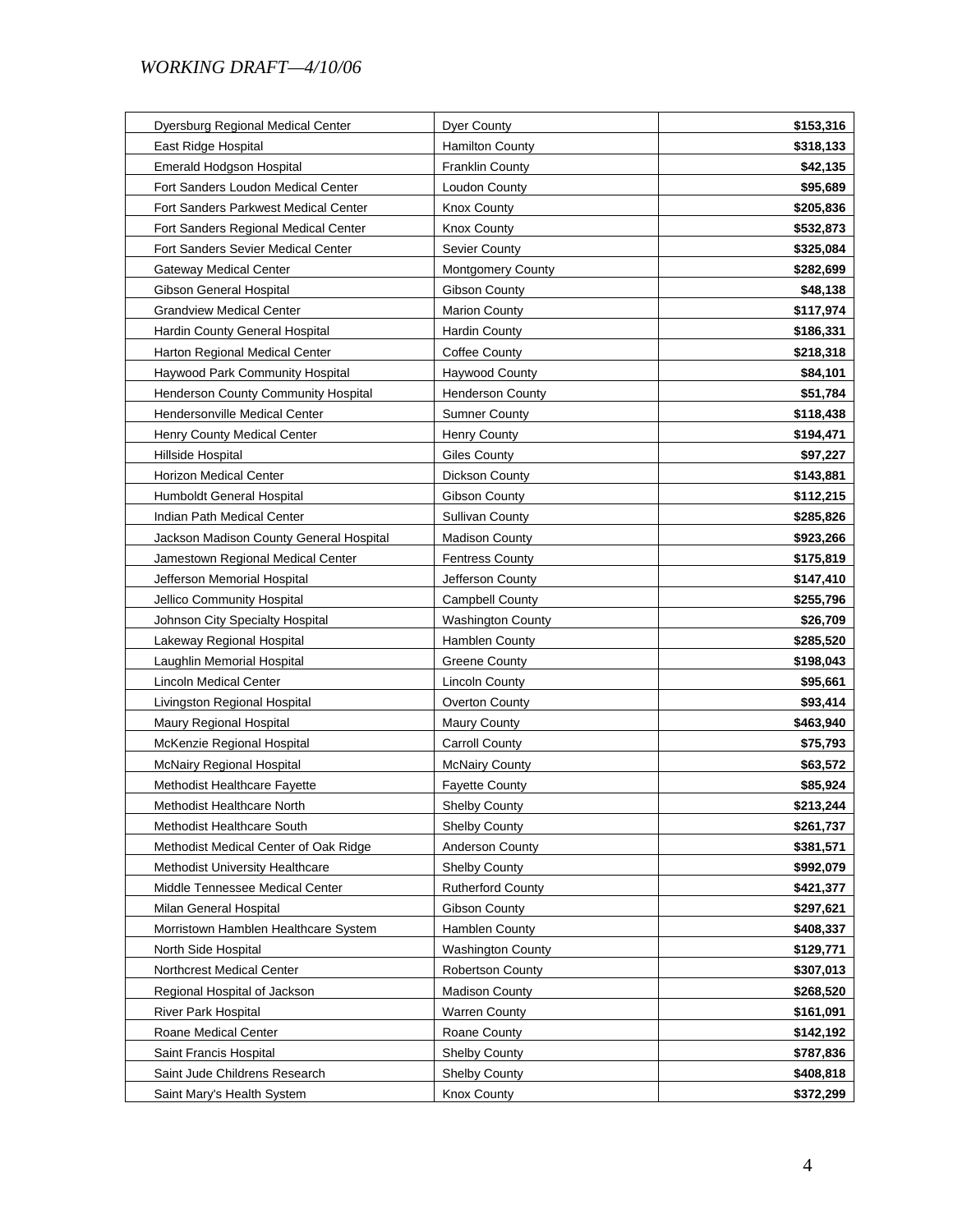| <b>Scott County Hospital</b>                  | <b>Scott County</b>      | \$142,211    |
|-----------------------------------------------|--------------------------|--------------|
| <b>Skyline Medical Center</b>                 | Davidson County          | \$337,323    |
| Smith County Memorial Hospital                | Smith County             | \$58,937     |
| Southern Hills Medical Center                 | Davidson County          | \$304,087    |
| Southern Tennessee Medical Center             | <b>Franklin County</b>   | \$130,816    |
| St. Marys Medical Center of Campbell County   | <b>Campbell County</b>   | \$218,112    |
| <b>Stonecrest Medical Center</b>              | <b>Rutherford County</b> | \$141,608    |
| <b>Stones River Hospital</b>                  | Cannon County            | \$118,173    |
| <b>Summit Medical Center</b>                  | Davidson County          | \$265,445    |
| Sumner Regional Medical Center                | <b>Sumner County</b>     | \$264,246    |
| Sweetwater Hospital Assoc                     | Monroe County            | \$298,692    |
| Sycamore Shoals Hospital                      | <b>Carter County</b>     | \$189,321    |
| Takoma Adventist Hospital                     | <b>Greene County</b>     | \$123,047    |
| <b>Tennessee Christian Medical Center</b>     | Davidson County          | \$666,916    |
| Tennessee Christian Medical Center Portland   | <b>Sumner County</b>     | \$38,809     |
| Unicoi County Memorial Hospital               | Unicoi County            | \$47,250     |
| United Regional Medical Center                | Coffee County            | \$131,426    |
| <b>University Medical Center</b>              | <b>Wilson County</b>     | \$438,691    |
| Vanderbilt Stallworth Rehabilitation Hospital | Davidson County          | \$116,839    |
| <b>Volunteer Community Hospital</b>           | <b>Weakly County</b>     | \$58,885     |
| Wayne Medical Center                          | <b>Wayne County</b>      | \$69,641     |
| Wellmont Bristol Regional Medical Center      | <b>Sullivan County</b>   | \$497,044    |
| Wellmont Hawkins County Memorial Hospital     | <b>Hawkins County</b>    | \$149,928    |
| Wellmont Holston Valley Medical Center        | Sullivan County          | \$520,250    |
| White County Community Hospital               | <b>White County</b>      | \$85,025     |
| Women's East Pavilion                         | <b>Hamilton County</b>   | \$22,904     |
| <b>Woods Memorial Hospital</b>                | <b>McMinn County</b>     | \$104,337    |
|                                               |                          | \$50,000,000 |

#### **Renewal Status**

The renewal process has been "on hold" for this quarter in order to focus on the disenrollment process.

#### **Status of Filling Top Leadership Positions in the Bureau**

**Nina Ash,** TennCare Project Manager, was hired on January 17, 2006. She comes to us with a Bachelor's Degree and five years of statistical analyses. Her knowledge/expertise includes applying statistical analyses to assist in identifying measuring and implementing high-impact process improvements. She also has extensive knowledge in leading process studies and providing data management and supporting research in the healthcare management environment. She is responsible for the ongoing activities related to the TennCare process improvement initiative through the process of implementation and service change request recommendations.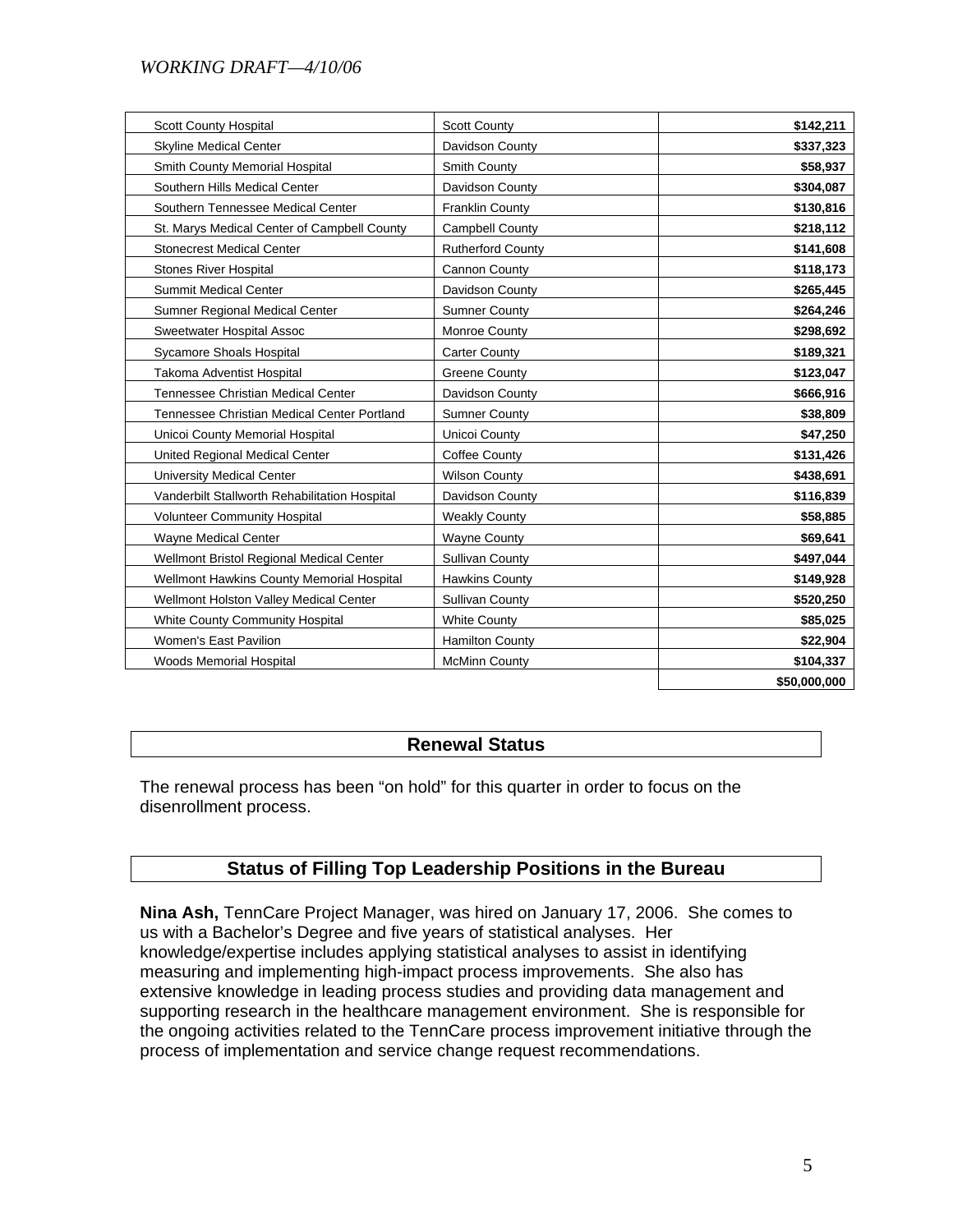**Judith Womack,** Managed Care Director, joined our team on February 15, 2006, and is responsible for planning, organizing and assisting in the directing of the Quality Oversight Division. She will provide guidance in facilitating the MCOs in the acquisition and maintenance of the required National Committee for Quality Assurance (NCQA) accreditation status. She comes with over twenty years of managing experience in public health programs, policy development and served as Director of EPSDT Outreach.

**Eric Fowlie** was appointed as TennCare Project Manager in the Division of Operations on February 21, 2006. He joins our team with a Master's in Technology Management and nine years experience in law enforcement and government operational processes. He will work directly with business process stakeholders, management, and OIR to ensure project success.

#### **Number of Recipients on TennCare and Costs to the State**

As of the end of the quarter, there were 1,184,937 enrollees on TennCare: 1,146,458 Medicaid eligibles and 38,479 Uninsureds and Uninsurables (Medically Eligibles).

During the first quarter of calendar 2006 (January through March), TennCare spent \$897,145,258<sup>\*1</sup> for managed care services. These expenditures included: payments to the managed care organizations (MCOs), payments to the behavioral health organizations (BHOs), payments to the dental benefits manager (DBM), and payments to the pharmacy benefits manager (PBM).

## **Viability of MCOs in the TennCare Program**

#### **Claims Payment Analysis**

 $\overline{a}$ 

The prompt pay requirements of T.C.A. § 56-32-226(b) mandate that each health maintenance organization and behavioral health organization ensure that 90% of clean claims for payment for services delivered to a TennCare enrollee are paid within 30 calendar days of the receipt of such claims and 99.5% of all provider claims are processed within 60 calendar days of receipt. TennCare's contract with its Dental Benefit Manager requires that the DBM also process claims in accordance with this statutory standard.

TennCare's contract with its Pharmacy Benefits Manager requires that the PBM must pay 95% of all clean claims within 20 calendar days of receipt and the remaining 5% of clean claims within the following 10 calendar days.

TDCI requested data files of all TennCare processed claims from TennCare MCOs, BHOs, the DBM and the PBM for the months of November and December 2005 and

 $1$  These figures are as of March 31 and are unaudited.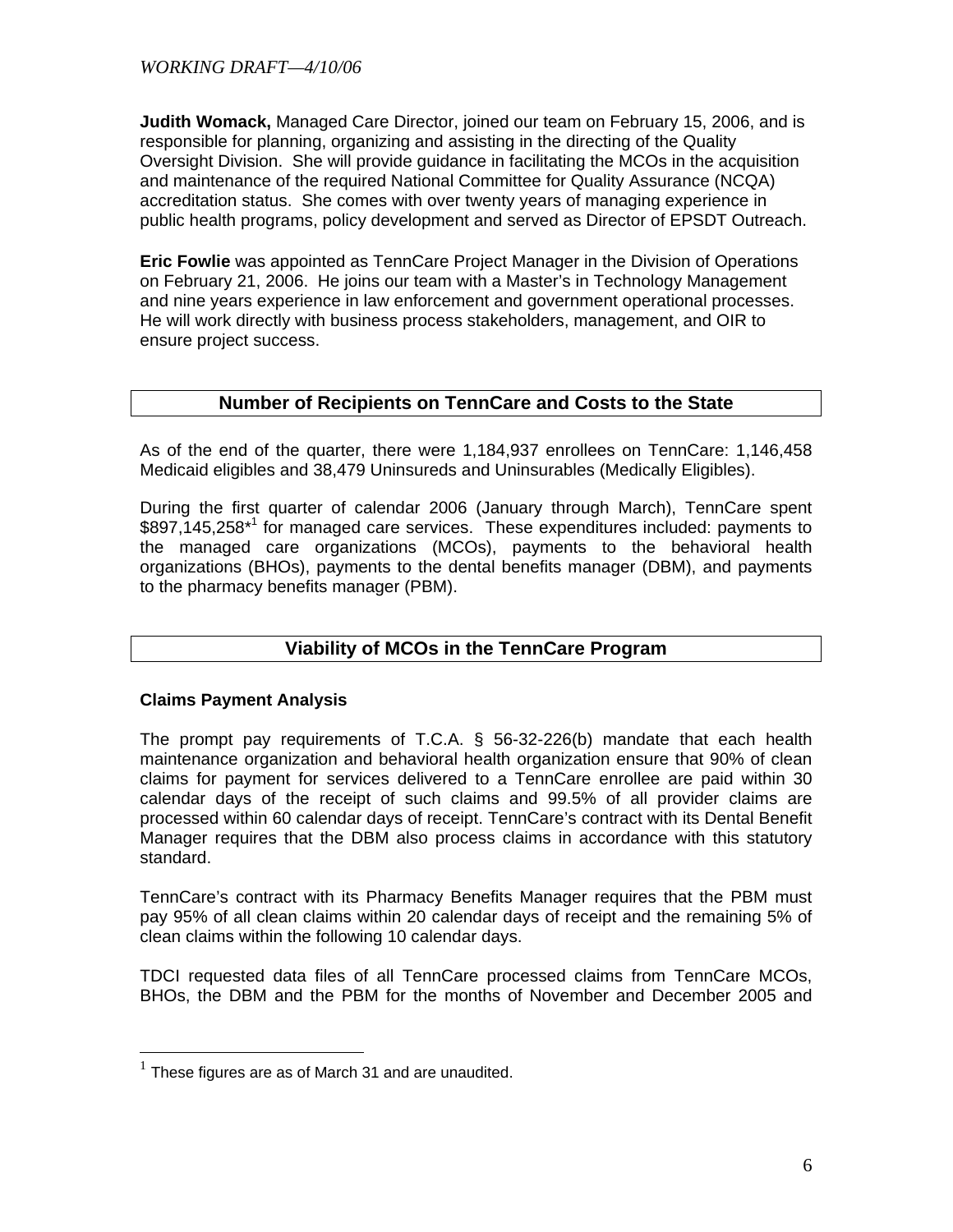January 2006. TDCI also requested data files of pended TennCare claims and a paid claims triangle from November 1, 2004 through January 31, 2006.

All MCOs, BHOs and the DBM were in compliance with the prompt pay requirements for November and December 2005 and January 2006. It should be noted, however, that although UAHC Health Plan of Tennessee met the prompt pay requirements based on the total number of claims processed each month, the vision claims processed by its subcontractor, Block Vision, were not processed timely during the three (3) months tested. On November 4, 2005, TDCI and TennCare received notice from UAHC that its subcontract with Block Vision was terminated effective December 1, 2005 at which time Vestica, UAHC's claims processing vendor subcontracted to process medical claims was to begin processing the vision claims. TDCI will continue to monitor the timeliness of payment of vision claims processed by Block Vision until Block Vision processes all UAHC vision claims in its inventory.

As stated above, the PBM, First Health, was also required to submit the same data for pharmacy claims as the MCOs, BHOs and DBM were required to submit. The data files submitted by First Health, however, were deficient. TDCI notified First Health of the deficiencies by letter dated March 1, 2006 and required corrected claims data files be submitted by no later than March 21, 2006. First Health did not respond to TDCI's March 1, 2006 letter and did not submit corrected claims data files. As a result, by letter dated March 30, 2006, TDCI notified the TennCare Bureau that TDCI could not verify prompt pay compliance for claims processed by First Health during November and December 2005 and January 2006. TDCI also recommended the TennCare Bureau assess appropriate liquidated damages pursuant to the terms of its contract with First Health.

#### **Net Worth Requirement**

As of December 31, 2005, TennCare MCOs/BHOs reported net worth as indicated in the table below. TDCI has not adjusted the net worth reported on the NAIC annual statements. TDCI's calculations for the net worth requirement reflect payments made for the calendar year ending December 31, 2005, including payments made under the "stabilization plan."

|                                      | Net Worth<br>Requirement | Reported<br>Net Worth | Excess/<br>(Deficiency) |
|--------------------------------------|--------------------------|-----------------------|-------------------------|
|                                      |                          |                       |                         |
| Unison<br>Health Plan<br>(formerly)  | 3,079,859                | 4,956,514             | 1,879,655               |
| Better Health Plan)                  |                          |                       |                         |
| John Deere Health Plan               | 16,589,552               | 115,392,342           | 98,802,790              |
| <b>Memphis Managed Care</b>          | 9,180,832                | 26,538,308            | 17,357,476              |
| UAHC Health<br>Plan<br>(formerly)    |                          |                       |                         |
| OmniCare Health Plan)                | 7,578,682                | 10,853,113            | 3,274,431               |
| <b>Preferred Health Partnership</b>  | 7,247,122                | 35,095,479            | 27,848,357              |
| Health Plan<br>Windsor<br>(formerly) |                          |                       |                         |
| Victory Health Plan)                 | 4,172,221                | 5,288,524             | 1,116,303               |
| Volunteer (BlueCare & Select)        | 27,775,339               | 30,420,776            | 2,645,437               |
| <b>Premier Behavioral Systems</b>    | 7,104,270                | 11,067,068            | 3,962,798               |
| <b>Tennessee Behavioral Health</b>   | 7,005,128                | 18,517,488            | 11,512,360              |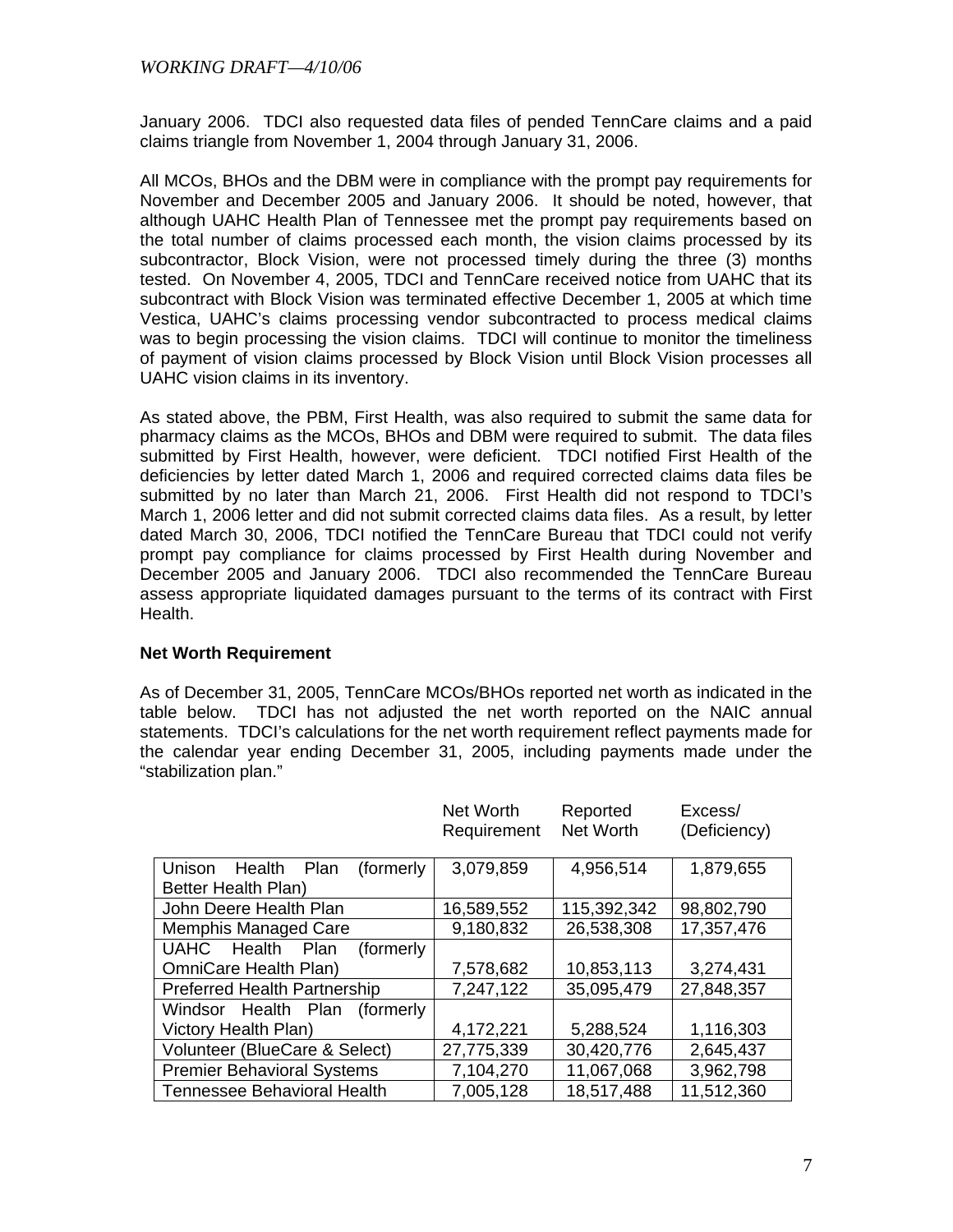#### **FINANCIAL ISSUES**:

#### **Xantus Healthplan of Tennessee, Inc. (Xantus)**

On January 21, 2004, the Chancery Court of Davidson County entered an order to convert the rehabilitation of Xantus to liquidation. Amendment 4 to Xantus' Contractor Risk Agreement provided for the TennCare Bureau to continue funding claims with dates of service of April 1, 1999 through July 31, 2003 (the "run-out claims") and the reasonable and necessary administrative costs for processing these claims after July 31, 2003. During the period August 1, 2003 through March 31, 2006, Xantus paid \$34,149,125 for run-out claims.

Securing the remaining assets of Xantus and developing procedures for the distribution of assets is still in process.

#### **Tennessee Coordinated Care Network d/b/a Access MedPlus (TCCN)**

On November 2, 2001, the Chancery Court of Davidson County entered a Liquidation Order for TCCN. When the TCCN liquidation estate receives the \$1,500,000 from a settlement agreement between the TCCN liquidation estate and the bankruptcy estate of TCCN's former management company, a petition for distribution of the remaining assets of TCCN will be filed with the Chancery Court for approval.

As of March 31, 2006, disbursements of \$39,568,193 have been made against a total debt of \$76,095,315, or 52 cents of every dollar owed to providers.

#### **Universal Care of Tennessee (Universal)**

TennCare terminated its Contractor Risk Agreement with Universal effective May 31, 2003. On July 2, 2003, the Chancery Court of Davidson County entered an order to place Universal in liquidation. Between June 1, 2003, and the liquidation order date of July 2, 2003, Universal continued to process and pay claims for dates of service April 12, 2002, through May 31, 2003, the period for which TennCare was financially responsible for funding Universal claims.

CMS approved a contract between TennCare and Universal Care of Tennessee in Liquidation for TennCare to pay the HMO in liquidation for processing Universal claims with dates of service on and after April 12, 2002. As of March 31, 2006, the Liquidation has processed and paid \$13,712,152.99 of claims with dates of service on and after April 12, 2002.

#### **Success of Fraud Detection and Prevention**

The Office of Inspector General (OIG) was established 20 months ago (July 1, 2004). The mission of the OIG is: *To identify, investigate, and prosecute persons who commit fraud against TennCare.* The OIG staff receives case information from a variety of sources including local law enforcement, the Tennessee Bureau of Investigation (TBI),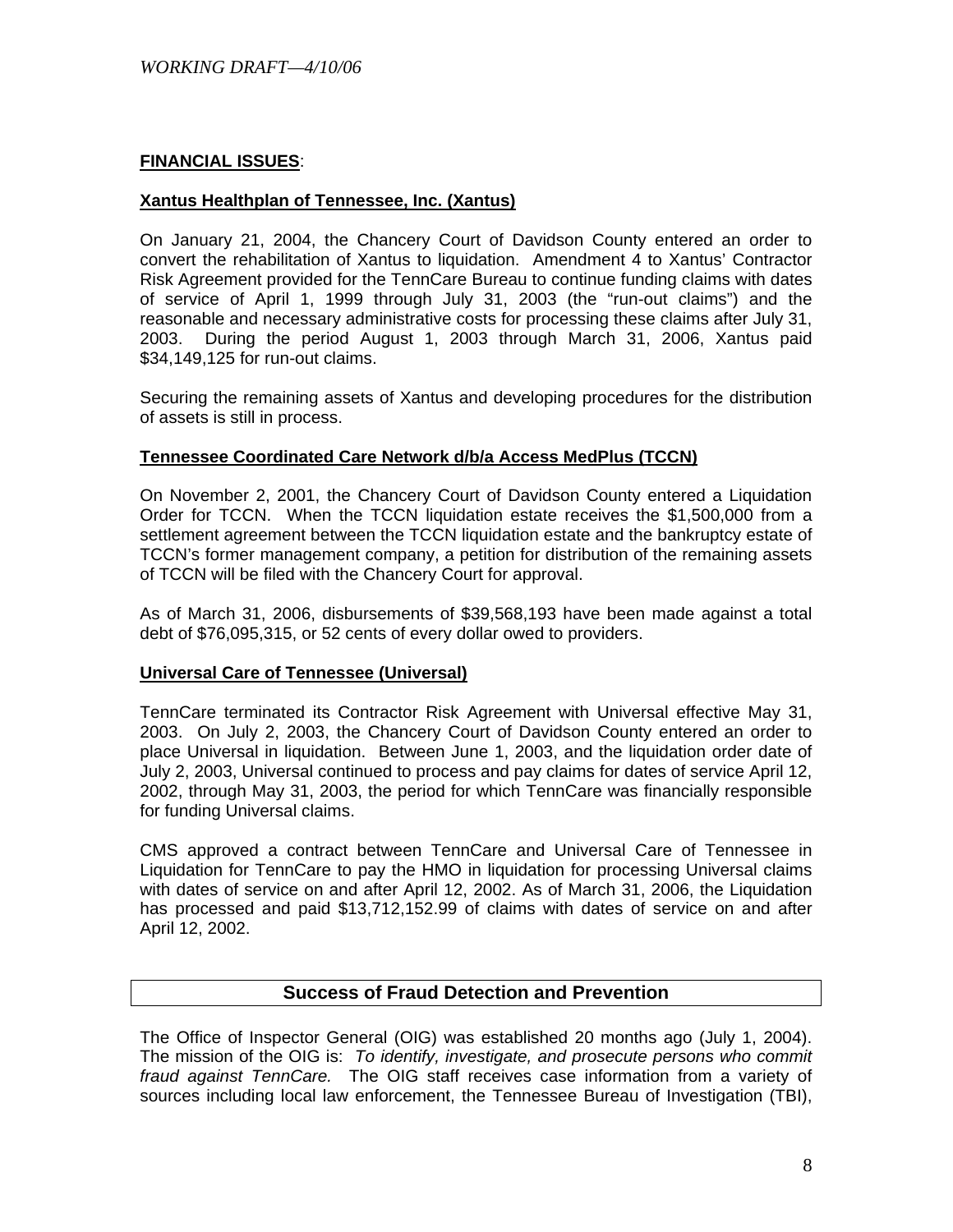Health Related Boards (HRB), the Department of Human Services (DHS), other state agencies, health care providers, Managed Care Contractors (MCC), and the general public via the OIG web site, faxes, letters, and phone calls to the OIG hotline. The statistics for the third quarter of the 2005 - 2006 fiscal year are as follows:

| NOTE: Included are the fiscal year totals (FYT) and the grand totals--since the OIG was created (7/04 TD) |  |  |
|-----------------------------------------------------------------------------------------------------------|--|--|
|-----------------------------------------------------------------------------------------------------------|--|--|

| Summary of Enrollee Cases                      |  |              |                     |  |
|------------------------------------------------|--|--------------|---------------------|--|
| <b>FYT</b><br>Grand<br>Quarter<br><b>Total</b> |  |              |                     |  |
| Cases received                                 |  |              | 6,767 24,618 51,778 |  |
| Cases closed*                                  |  | 6.436 27.237 | 54,161              |  |

# **Summary of Enrollee Cases**

*\*Cases are closed when there is inadequate information provided to investigate the complaint, the information has been researched and determined to be unfounded, the case was referred to another agency (as per appropriate jurisdiction), or prosecuted by the OIG and closed. This number also includes reports the OIG runs for the TennCare Bureau regarding potential fraud.* 

| OUIIIIIIIII V UI TUVIUCI OGSCS |                                                |     |     |  |
|--------------------------------|------------------------------------------------|-----|-----|--|
|                                | <b>FYT</b><br>Grand<br>Quarter<br><b>Total</b> |     |     |  |
| Cases opened                   |                                                | 232 | 569 |  |
| Cases closed                   | 42                                             | 206 | 543 |  |
| Cases referred to TBI*         |                                                |     | 55  |  |
| Cases referred to<br>HRBs**    | я                                              | 1ผ  | 41  |  |

#### **Summary of Provider Cases**

*\*The OIG refers provider cases to the TBI (as per federal law) and assists with these investigations as requested.* 

 *\*\*Health Related Boards* 

 There is an aggressive push to pursue enrollees who have committed fraud against the TennCare program. The primary criminal case types are: drug cases (drug diverters, drug seekers, and forged prescriptions), reporting a false income, access to insurance, and living outside the State of Tennessee.

| <u>ominimi v vi siloolo G oviisivliolio</u> |         |            |                       |  |
|---------------------------------------------|---------|------------|-----------------------|--|
|                                             | Quarter | <b>FYT</b> | Grand<br><b>Total</b> |  |
| Arrests                                     | Ð       | 151        | つイワ                   |  |
| Convictions                                 | 16      | 45         | 52                    |  |
| Diversions*                                 |         | 15         |                       |  |
| Assists**                                   |         |            | 9                     |  |

#### **Summary of Arrests & Convictions**

**Note:** *Special Agents were not in the field making arrests until February 2005. \*Judicial Diversion: A guilty plea or verdict subject to expungement following successful completion of probation. Tennessee Code Annotated § 40-35-313 \*Pre-trial Diversion: Prosecution was suspended and if probation is successfully completed, the charge will be dismissed. Tennessee Code Annotated § 40-15-105 \*\*Assists: Cases in which the OIG provided information (such as drug profiles), legal advice, or other assistance which led to a conviction or diversion.*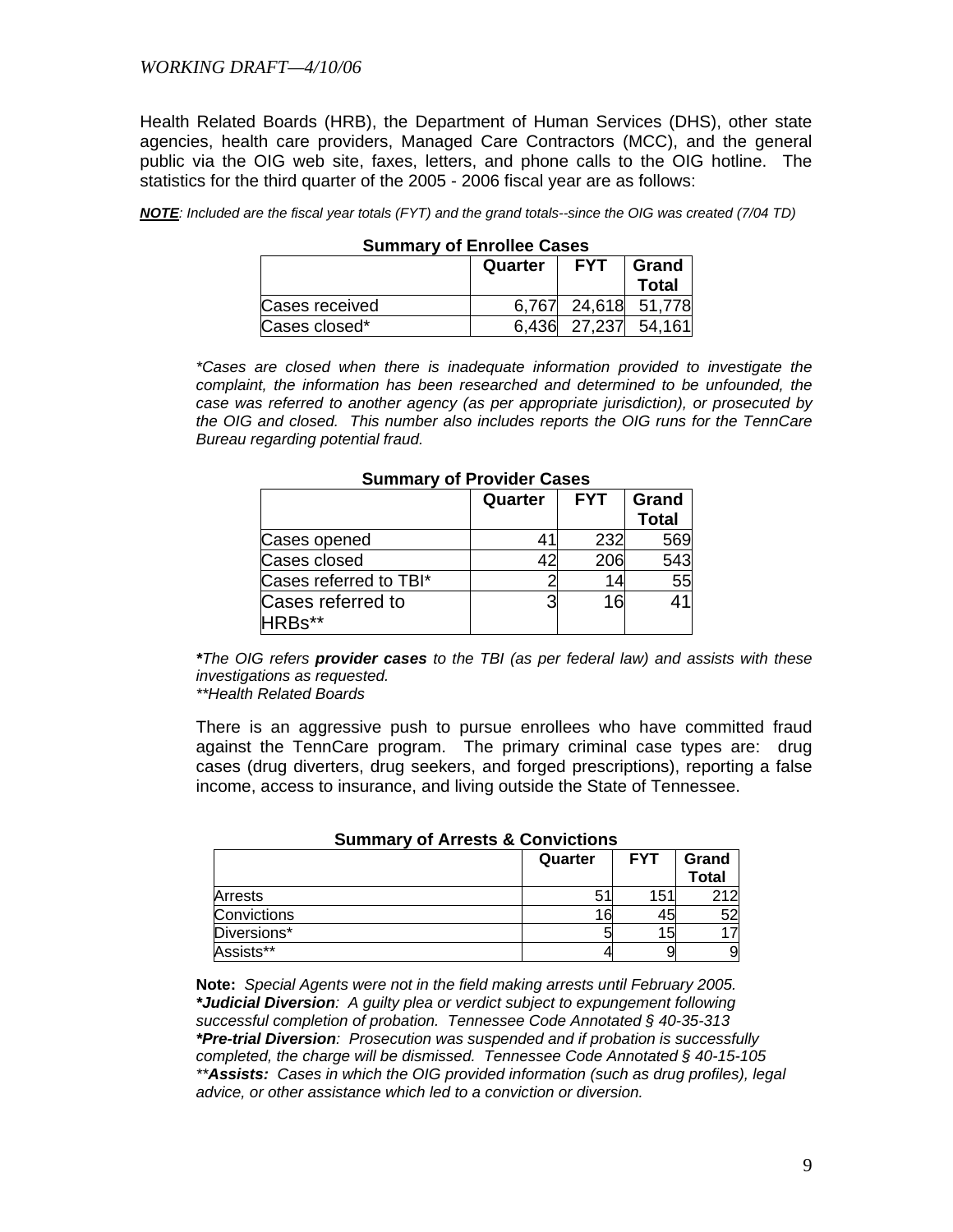#### **Arrest Categories**

| Drug Diversion/Forged Prescription | 150 |
|------------------------------------|-----|
| Access to Insurance                | 26  |
| False Income                       | 9   |
| Ineligible Person Using Card       | 12  |
| Living Out of State                |     |
| <b>Theft of Services</b>           | q   |
| <b>GRAND TOTAL</b>                 | 212 |

#### **TennCare Referrals & Recoupments**

|                                    | Quarter        | <b>FYT</b>     | <b>Grand Total</b> |
|------------------------------------|----------------|----------------|--------------------|
| Pharmacy Lock-in (1)               | 103            | 341            | 625                |
| Recoupment (2)                     | \$29,093.34    | \$200,816.04   | \$509,832.13       |
| Cases to be Reviewed for Potential | 793            | 2.382          | 10.303             |
| Terminations (3)                   |                |                |                    |
| Potential Savings (4)              | \$3,315,564.71 | \$9,959,237.21 | \$43,077,254.71    |

 **(1)** The total in the last column is from September 2004 through March 31, 2006. Pharmacy lock-in referrals are sent to the TennCare Bureau for consideration.

**(2)** The total in the last column reflects dollars collected by the OIG and sent to the TennCare Bureau from February 15, 2005, through March 31, 2006, when a Fiscal Manager and an attorney joined the OIG staff to facilitate and document this process.

**(3)** Enrollee recommendations sent to the TennCare Bureau for consideration based on reports run from *file net* (i.e. Prisoner Report, State Wage Report, and the PARIS Report). Reports are run upon availability on *file net*. Identification of potentially ineligible TennCare recipients for each new iteration of these reports is shared with TennCare, TennCare then forwards the reports to DHS & DCS, who determine/verify TennCare eligibility.

**(4)** There were 793 enrollee terminations recommended for the third quarter. The TennCare Bureau uses \$4,181.04 as the average annual cost per enrollee (Medical & Pharmacy Services - FY 2005 expenditure projections).

|                       | Quarter | <b>FYT</b> | Grand        |
|-----------------------|---------|------------|--------------|
|                       |         |            | <b>Total</b> |
| OIG Hot Line          | 1,313   | 4,398      | 7,948        |
| OIG Mail Tips         | 115     | 547        | 2,316        |
| OIG Web Site          | 536     | 1,368      | 2,334        |
| <b>OIG Email Tips</b> | 104     | 621        | 1,505        |

#### **Investigative Sources**

 The OIG staff provided presentations for the following organizations/contacts during this quarter:

- a. Leadership Rutherford County
- b. FBI National Academy Graduates, Tennessee Chapter
- c. Rotary Club, Gallatin, Tennessee
- d. Media interviews 3
- e. Meetings with local law enforcement 9
- f. Other civic groups 2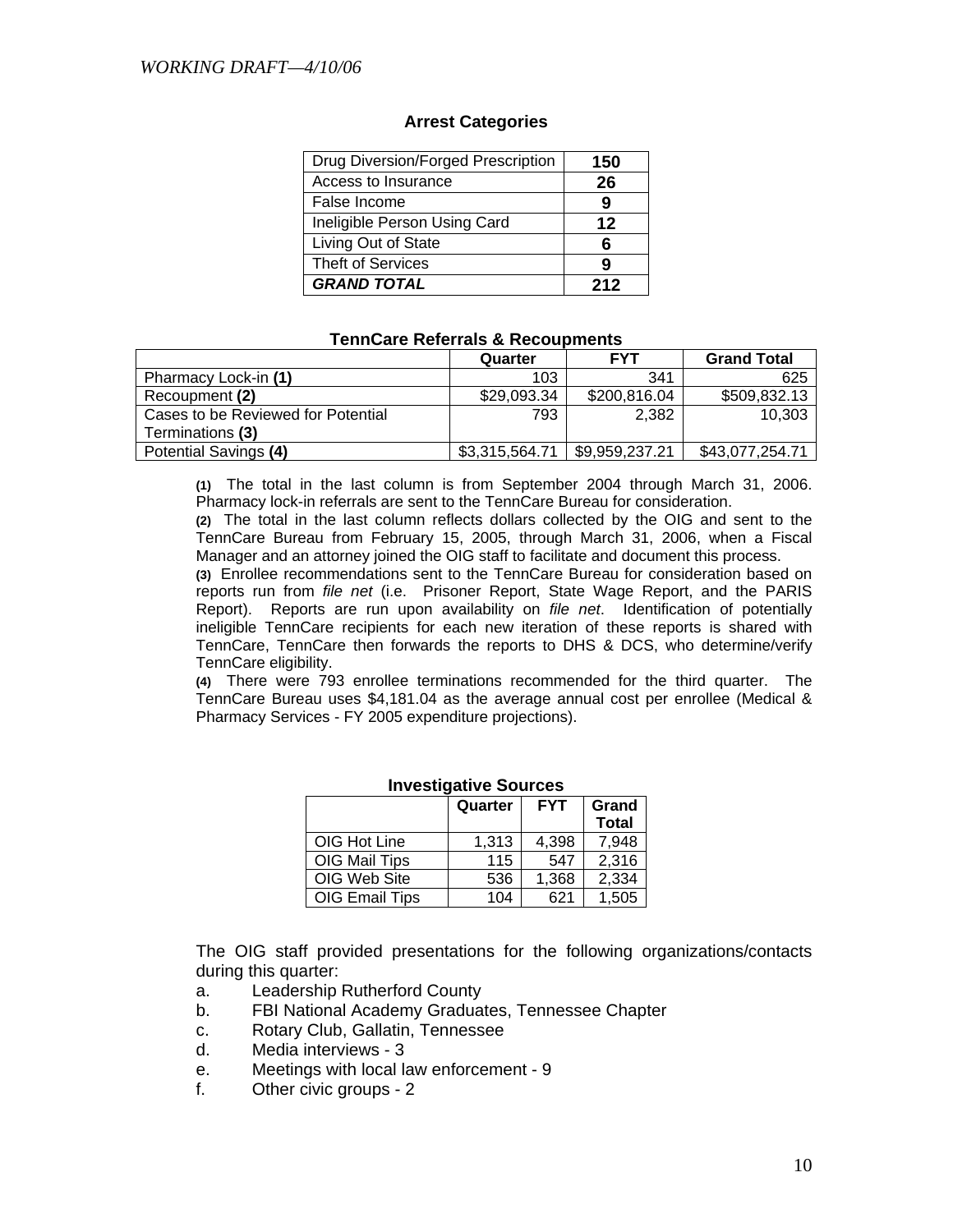The OIG staff continues to work with the state's contractor, Medstat, to develop the fraud and abuse detection software system. The OIG is working with this vendor to initiate proactive reports for identifying TennCare fraud. Targeted queries are generated on a routine basis. The goal behind these reports and queries is to assist with a successful OIG prosecution of individuals who have violated the law as it pertains to TennCare fraud.

 The OIG Information Services Section was busy this quarter expanding and improving the current electronic case management system. Once completed, the OIG will have a faster and more efficient process of tracking all cases from beginning to prosecution/judgment. Testing and implementation of this new system will be during the early portion of the fourth quarter.

 Training is being implemented for OIG personnel for 2006. The Special Agents will complete an annual In-Service training that will include POST required courses, new policies and procedures, all qualifications with approved weapons, a legal update, etc.

 The Legal Division has assisted OIG staff members by providing legal advice on issues including how to meet the requirements of various statutes and drafting and reviewing documents that have legal implications. The Legal Division facilitates the case preparation process and works closely with various District Attorneys toward a successful prosecution of the OIG's cases. They review all legal matters of the OIG and advise on pending legislative issues.

 OIG information posters have been distributed to: MCC's, local law enforcement, providers, district attorneys, the TennCare Bureau, members of the General Assembly, members of the media, and other State agencies (DHS, DCS, Commerce and Insurance, etc.). This poster provides information regarding the TennCare fraud law and the new State law concerning the *tips for cash program* (TCA §71-5-2512). The OIG submitted the first Incentive Program Annual Report to the Legislature on February 15, 2006 (as per TCA §71-5-2512 (d)).

The Inspector General and the Deputy Inspector General over Criminal Investigations began visiting counties where arrests have not occurred as of this report. In each jurisdiction visited, there is a courtesy call to the Sheriff and Chief of Police. The goal is to continue to solidify the collaboration between local law enforcement and the OIG.

The OIG made application for law enforcement accreditation through the Commission on Accreditation for Law Enforcement Agencies (CALEA) and was accepted in the fall of 2005. Staff members have been busy assembling the files documenting the OIG's compliance with the CALEA standards. New policy and procedure manuals were issued to all personnel. A mock on-site inspection was held the last week of March 2006 in preparation for the official on-site in the summer.

#### **Plans for next quarter**:

- a. Continue to exchange information with local, state, and federal government agencies.
- b. Continue to work with Medstat to improve reports that would assist with the data mining function of the OIG.